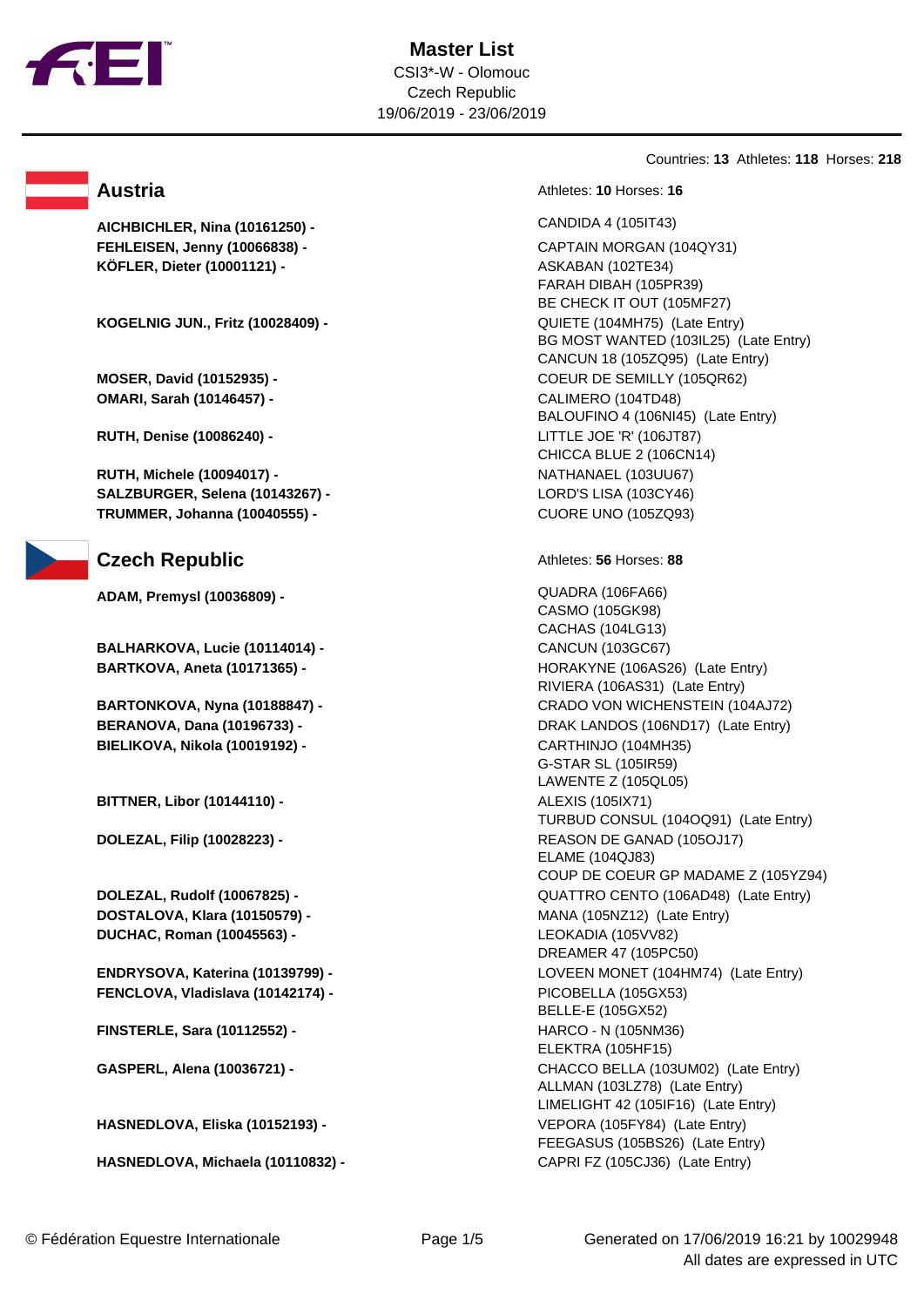

**HRUSKA, Jiri (10001755) - <br>ARVEN (106GT21) (Late Entry) HUMPLIKOVA, Vladislava (10143161) -** BUENA UTOPIA (105IC23) (Late Entry) **HUNOVA, Nikola (10196135) -** MERRA (103PC56) **KLUS, Marek (10098807) -** CARISON (104CJ36) (Late Entry)

**KOPRIVOVA, Gabriela (10196319) -** PEPSI SG (105OC65) (Late Entry) **KOVAROVA, Natalie (10151606) -** CORBIN (105PJ42) (Late Entry) **KUCEROVA, Katerina (10095646) -** KING KONG (105RS39) **KUKOVA, Valentyna (10150447) -** CARTMAN 4 (105XJ32)

**KUMAROVA, Lucie (10088471) -** ATHOS (106AL30) (Late Entry) **MICHLICKOVA, Mariana (10151002) -** ZIRO PERCENT (104UZ69)

**NAJMANOVA, Laura (10165547) -** ELISE S (103QO18)

**NOVAK, Anna Lani (10139618) -** LAST MINUTE 64 (104ZY50) **POKORNÁ, Žaneta (10158383) -** CHACCIA SIMONA (104MJ82) **POKORNÁ, Adéla (10158386) -** GRAN CORNETTO (104GP45)

**POKORNA, Kristyna (10196072) - <br>EXPENSIVE (104UW45)** 

**PORTYCHOVA, Linda (10149968) -** FALINO (106DR29) (Late Entry) **PULPANOVA, Adela (10058850) -** NIEVE (106NK48) (Late Entry) **REFKOVA, Michaela (10029968) -** GRACE FEDERICA (105GX90) **SALKOVA, Tina (10057688) -** DIGER (104FB20) (Late Entry) **SKUTECKY, Viktor (10168689) -** CALINUS 4 (105YC80)

**SOUKUPOVA, Natalie (10170734) -** LORD LEGACY (105YX21) **STERBA, Jakub (10037248) -** GO-ON T.S. (105IZ84)

**STETINA, Jan (10029865) -** CABARET S (105RS08)

**STOVICKOVA, Miroslava (10150799) -** EL ROCCO (104RU49) **STRNADLOVÁ, Lucie (10035183) -** FALL RIVER BLUE VDL (105FQ04) **SUSTEROVA, Viktorie (10180194) -** CENPARO (104SM07)

**TOMAIDESOVA, Sandra (10071347) -** CONCABA (105PF27) (Late Entry)

**TRETERA, Vladimir (10003061) -** LUSSI' S BOY (105CD65)

**VACHUTKA, Ladislav (10029270) -** VANILLA ROSE-H (105QU43) **VEGRICHTOVA, Denisa (10088461) -** BERNSTEIN (106MW28) **VINGRALKOVA, Sara (10117841) -** L'AMOUR (104JV40) (Late Entry)

**VÍTEK, Miloslav (10008004) -** VIDARA (105ON09) **ZILA, Zdenek (10003113) -** CONSULENT DE PRELET Z (105CW08)

**HENTSEL, Marek (10019972) -** TREND D ELSENDAM Z (104HM77) CENSOR (104UT73) SABELIUS (103TD33) (Late Entry) **KOLAROVA, Veronika (10149691) -** MAGIC LIFE (105DC68) (Late Entry) CHICAGO-RA (105ON12) CORNET'S BOY (105CI05) **MLADEK, Vaclav (10170528) -** CLASSIFIED LOVE (104NA66) (Late Entry) NEO 27 (105NB09) (Late Entry) LA FREI (105NG05) ALABAMA 2 (103BW61) GRANDIOSO (106MQ54) **POLACHOVA, Valentyna (10140110) -** VENDOME DU PARADIS (106KC47) LATINA S 4 (105WL14) JOLLY JOKER (103CR19) WARNESS (105IZ83) BENITO (105FV43) CASSILOC II (104RV74) WINNDOR (106CY06) (Late Entry) GANGSTER V/H NODDEVELT (106AT18) KAS - SINI DC (105ON60) **VOJTKOVA, Alzbeta (10037252) -** PINKY PAY (106AL80) (Late Entry)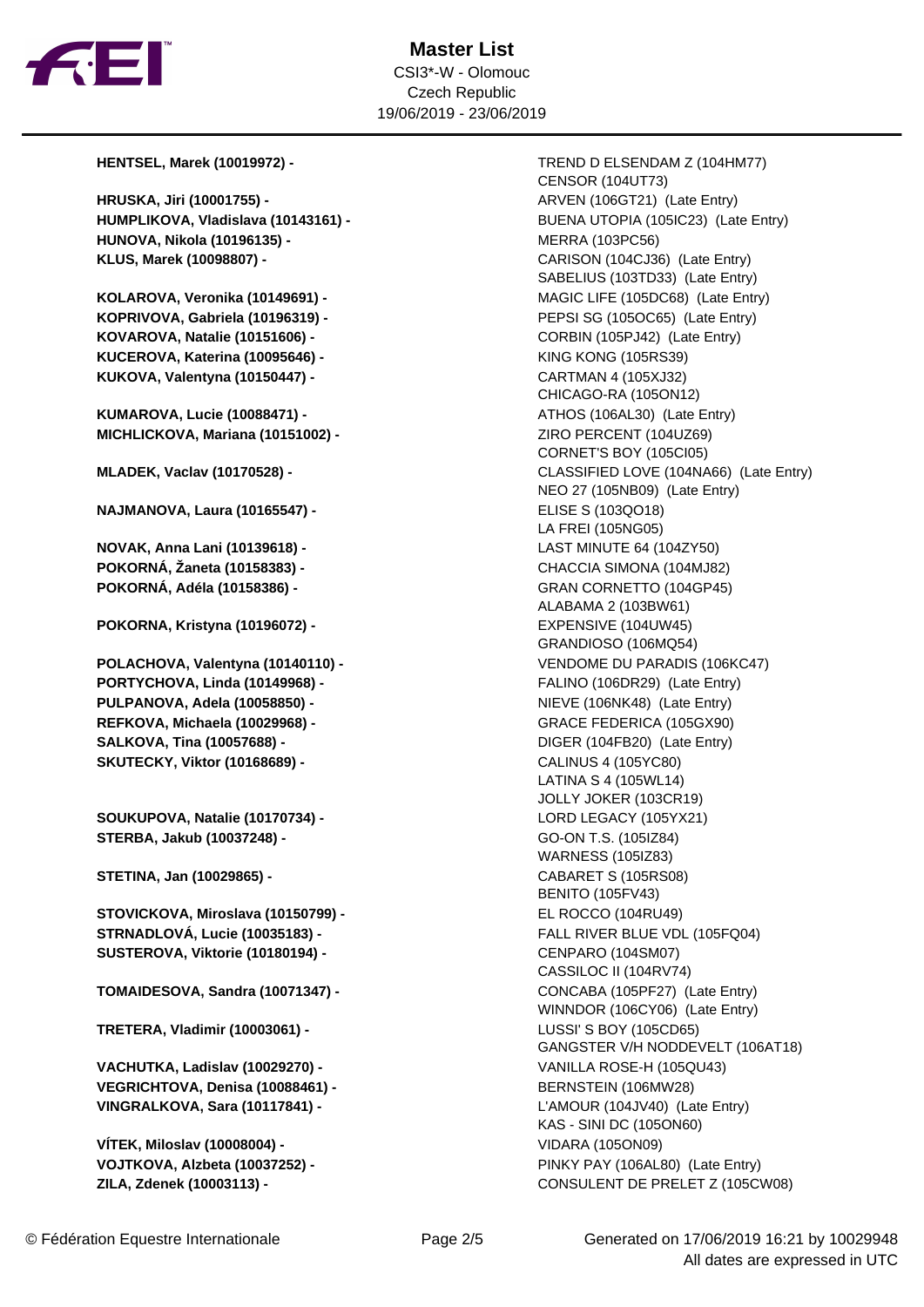

**ZVARA, Ondrej (10041918) -** QUIMERO M (103WY75)

**BRENNER, Andreas (10000700) -** CLINTANA W Z (105KV51)

**SPREHE, Jörne (10001766) -** LUNA 1509 (103KG58)



**TOULOUPIS, Aggelos (10070422) -** IDEALISCA (105YW17)



**CAMPAGNARO, Andrea (10041912) -** FADERMUS PP (106HM59)

**GARCIA, Juan Carlos (10000431) -** ZILVER (102NH87) (Late Entry)

**GRIMALDI, Eugenio (10016347) -** SCARA MOUCHE (103PK12)

**GRIMALDI, Guido (10001514) -**   $\qquad \qquad$  GINUS (105NL99)

**GROSSI, Clementina (10032599) -** ERLUIS (105JC64) (Late Entry)

CHACCOLAN (104GC49) FRITSKE (106JU89)

Germany **Athletes: 7** Horses: 14

**BLEICHER, Tiara (10169638) -** DANIELS JACK S (104XD76) CRISTALLO BOY (104YF16) **GREENE, Lawrence (10026509) -** DSP ASKOTO (104CB54) (Late Entry) TRUE GRIT (105IU58) (Late Entry) **MAYER, Jürgen (10002266) -** COLORIT'S CATARA (106KO29) CASALLINO (105IK66) **NAGEL, Marco (10102593) -** CAIRO IBN ZAIRA (106NO67) CHACCO CHERRY (105NP75) SOLERO 79 (104IZ88) CHEPETTA 3 (104PN63) **WIDMANN, Simon (10060912) -** DOMBURG VAN DE RECHRI (102ME05) DOBOLENSKY (105OC75)

**Greece** Athlete: **1** Horses: **2** 

FRANCIS (105VU53)

**Hungary Athlete: 1** Horses: 3

**TÓTH, László (10001975) -** RADIHAZA-ECHO (105GX50) (Late Entry) ISTI (102SL23) (Late Entry) CASINO ROYAL Z (105GS73) (Late Entry)

**Italy** Athletes: **13** Horses: **33** 

**ALFONSO, Antonio (10008214) -** DONANSO (104HB77) (Late Entry) DREAM VAN GENERHESE (104QA87) (Late Entry) **ARIOLDI, Francesca (10031077) -** LORO PIANA CELTIC (103VN21) ICOS (104SB79) **BROTTO, Fabio (10016424) -** VANIGLIA DELLE ROANE (104KI02) VANITA' DELLE ROANE (104IF06) ARGENTO DELLE ROANE (105NN06) **CAMILLI, Emanuele (10001197) -** ENASCO FORTUNA (105IY78) (Late Entry) JAKKO (104MH36) (Late Entry) VOLCAN DE LA FOSSE (104WI91) COCODRILLO (102NZ48) (Late Entry) MINERVA G.I.H. Z (105DS49) HURRICAINE VAN DE FRUITKORF (105PA80) EAGLE (105HP04) GERARDO-E (106DA76) ZQUASIMODO R (103IT02)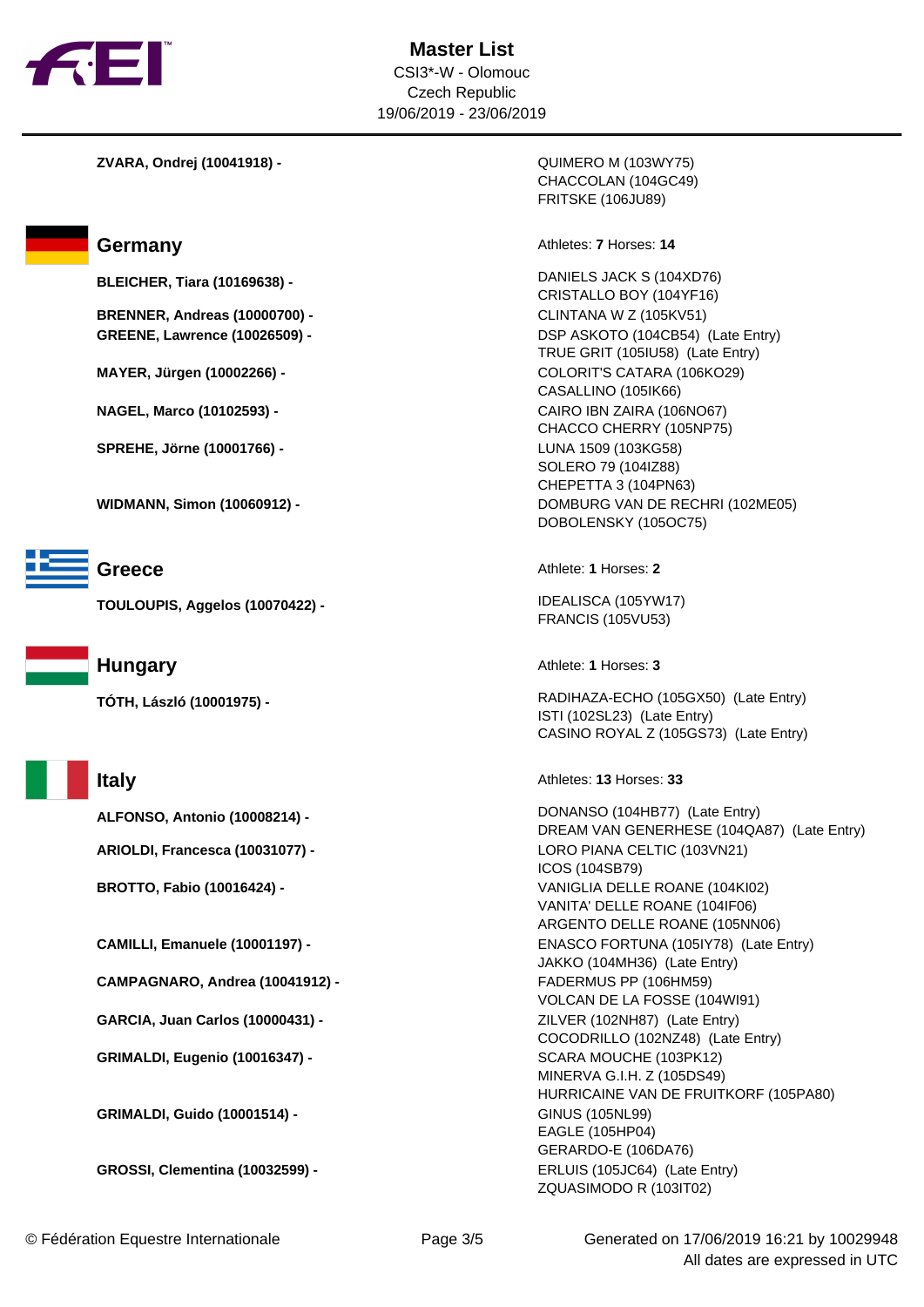

**KAINICH, Davide (10001093) -** ARIAN (104NA98)

**TURCHETTO, Roberto (10002657) - <br>ADARE (103KS70)** 

**ZAMANA, Matteo (10002245) - <br>GOBLIN (105YA67)** 

CABALLERO (104GV33) OLIVER TWIST BAY (104FX43) **RIZZI, Filippo (10001313) -** KIDIBUL DE MUZE (105BU85) NAOMI Z (105IV12) STAROUET (105BY04) BARON (103ZS66) GRAPPENMAKER (105XB13) FLYER (105BC44) EVITASON VAN'T PARADIJS (105QO69)



**Macedonia (The Former Yugoslav Republic of)** Athlete: **1** Horses: **3**

**ZALOZNIK, Luka (10010948) -** CHABLOU (105KP72)



**Netherlands Athletes: 2** Horses: **6** 



# **New Zealand Athlete: 1** Horses: 3



**BRANKA- BORJA, Maria (10163146) -** CAMILLA 139 (105UV20)

**KAZMIERCZAK, Michal (10034342) -** CISALL FS (104QY27)

**KOZIAROWSKI, Jaroslaw (10033764) -** FRED FLINSTONE (105QN68)

**LEHMANN, Dalia (10096875) -** QUITOKI (104RD22) **NOWAK, Grzegorz (10154351) -** CORRIDA (105UV54)

CHATINUE (105JX90) QUICK 'N' STEP (103WJ62)

**BEEN, Remco (10032870) -** HOLLAND VD BISSCHOP (104PR91) (Late Entry) GOUVERNEUR (105RE44) (Late Entry) GRANNY SMITH APPLE (105SR91) (Late Entry) **GEERINK, Sander (10028871) -** UNFINITY BOIS MARGOT (105KB46) (Late Entry) PANDORA 258 (105DU84) (Late Entry) ASCATANO Z (104FV60) (Late Entry)

**GARDNER, Richard (10006953) -** CALISTO 5 (104PI78) (Late Entry) CROMWELL 32 (105VV34) (Late Entry) ROULETTE 134 (106AW31) (Late Entry)

**Poland** Athletes: **11** Horses: **22** 

**GRZEGORZEWSKI, Adam (10054429) -** TORPEDO DES FORETS (104BB98) (Late Entry) JUST AN HERO (104FR71) (Late Entry) AZUR (106GE21) (Late Entry) **HOJDA, Wiktoria (10158995) -** ILOVE YOU DU BEAUMONT (104QN36) (Late Entry) WILANDER (104XS35) BENGRAF (105LE00) CHENET (104DE21) CARINTENDER (105GG69) **KRZYZOSIAK., Jakub (10028649) -** LIMTENDER (104PA25) (Late Entry) DIRESTRAIT (103VU24) (Late Entry) **KURLETO, Kornelia (10168147) -** COME ON DONE Z (104NM78) COMIENZO (105XF01) CONCRETOSS (105RQ90)